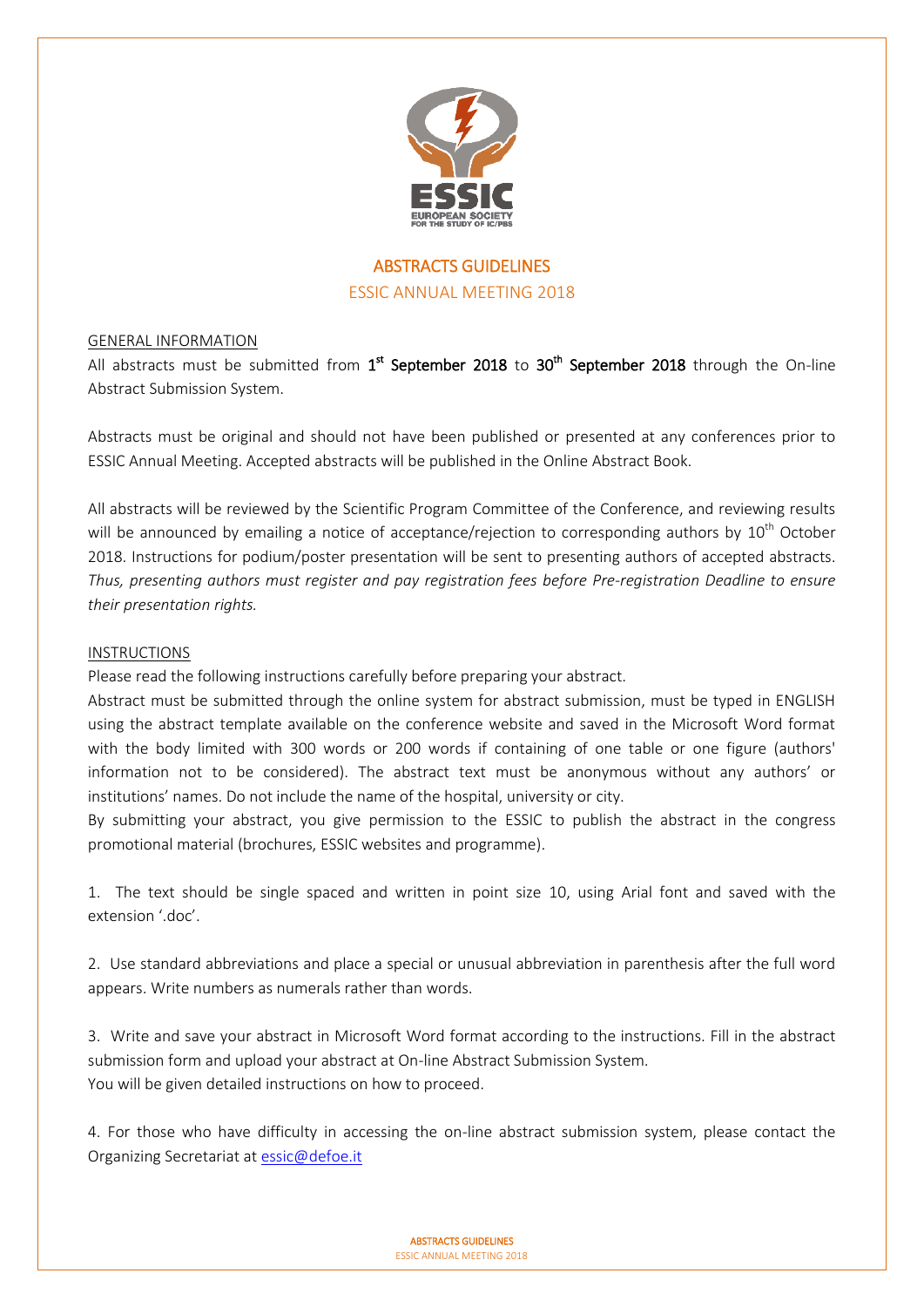Authors are strongly advised to ensure the accuracy of the submitted abstracts. Any mistakes in literature or in scientific facts will be published as what is typed.

5. The Scientific Program Committee of the ESSIC Annual Meeting reserves the right to accept or refuse an abstract, to designate abstracts either oral or poster presentation and to choose a suitable session for the abstract. The authors' preference of the type of the presentation and theme will be taken into account.

6. Participants interested in submitting a video, in addition to sending the abstract text in the above described manner, must send it with sound and the maximum duration of 5 minutes by 30<sup>th</sup> September 2018 to the following address:

- By mail (CD-ROM/DVD/USB): | DEFOE CONGRESSI - Via San Giovanni, 20 - 29121 Piacenza (Italy)

- By email: Wetransfer/Dropbox/Google Drive | essic@defoe.it

The video must not include any authors' or institutions' names nor the name of the hospital, university or city.

Please note that the abstracts that do not comply with the above directions will be ruled out of selection.

# PRESENTATIONS METHOD(S)

Oral (Podium) presentation Poster Discussion presentation Video (Surgical technique) presentation

# A-V NEEDS

Standard A/V equipment: Video Projector, Screen, Podium microphone

# ABSTRACT AGREEMENT

If your abstract is accepted for an oral or poster session, you will be asked to agree to the following:  $\Box$  Present the work in the session format assigned to you by the Scientific Committee  $\Box$  Register for the conference and assume responsibility for your own registration, lodging and transportation as well as providing a substitute presenter in case of impossibility to attend the conference.

# IMPORTANT REQUIREMENTS

Presenters of accepted abstracts must pre-register to the Meeting.

If changes to your presentation are necessary, you can make them in the on-line abstract submission website during the submission period. You can do this by logging into the system with your lastname and abstract PIN number and choosing the abstract, which you want to modify. You can modify/delete/change your abstract at any time during the abstract submission period.

Submission of the abstract constitutes the authors consent to publication.

# ABSTRACT NOTIFICATIONS

Notification regarding abstract acceptance/rejection will be sent to corresponding author by 10<sup>th</sup> October 2018. If you DO NOT receive any e-mail notification regarding your abstract submission by such date please send an e-mail t[o essic@defoe.it](mailto:essic@defoe.it)